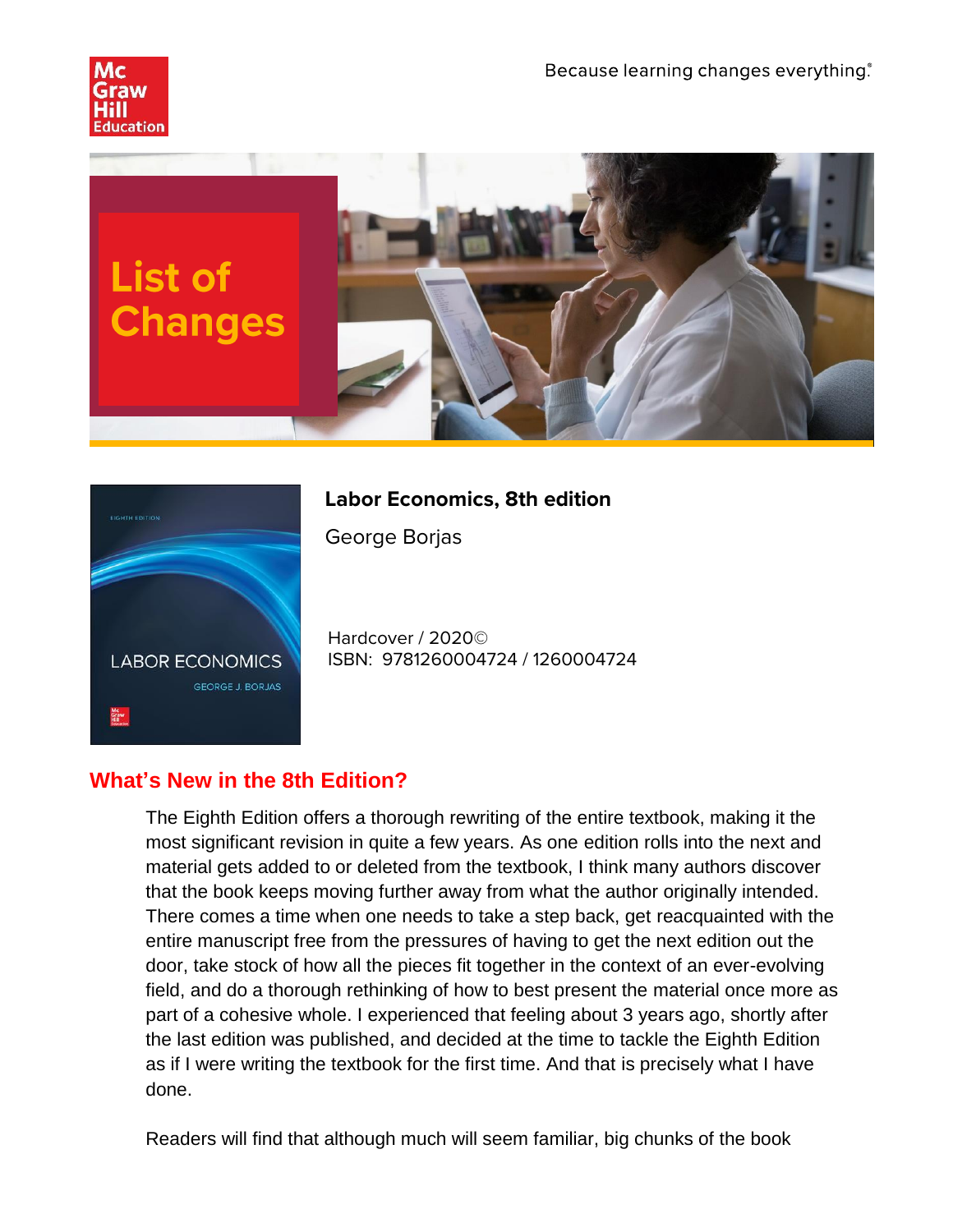have been completely rewritten and streamlined. The book still offers many detailed policy discussions and still uses the evidence reported in state-of-the-art research articles to illustrate the many applications of modern labor economics. The text continues to make frequent use of such econometric tools as fixed effects, the difference in-differences estimator, and instrumental variables—tools that play a central role in the toolkit of labor economists. And the Eighth Edition even adds to the toolkit by introducing the synthetic control method. But the text is now much leaner, making it a shorter and easier-to-read book. And it emphasizes, from the very beginning, how these empirical tools are a central part of the methodological revolution that changed labor economics in the past two decades. Empirical analysis must be much more than calculating a correlation describing the relation between two variables. It must instead reflect a well-thought-out strategy that attempts to identify the direct consequences of the many shocks that continually hit the labor market.

## **Chapter-by-Chapter Changes**

1. There are several new extensions of theoretical concepts throughout the book, including a new section on household production (Chapter 2) and on the education production function (Chapter 6). Similarly, there are more detailed discussions of some empirical applications, including the signaling value of the General

Equivalency Diploma (GED) and the male-female wage gap in the "gig economy." 2. The important distinction that empirical labor economics now makes between estimating correlations and identifying consequences from specific labor market shocks is introduced early in the book. Specifically, Chapter 2 has a new section discussing the age-old distinction between correlation and causation in the context of evidence from the labor supply literature, which measures the labor supply consequences of winning a lottery or of how taxi drivers are compensated.

3. The section on the employment effects of the minimum wage provides a detailed discussion of the studies that measure the impact of the minimum wage in Seattle, with an illustration of how empirical work in labor economics, particularly when it addresses politically contentious issues, can often lead to wildly different conclusions.

4. A reorganization of the human capital material in Chapters 6 and 7. Because of the voluminous research on the economics of education, a detailed discussion of the education decision and of how to measure the returns to education now fills up Chapter 6. Chapter 7 continues the study of the human capital model by focusing on post-school investments, on the link between human capital and the wage distribution, and on the determinants of increasing wage inequality. The discussion also introduces the canonical model used in the wage structure literature that uses the Constant Elasticity of Substitution (CES) production function to derive a relative demand curve between high- and low-skill labor. The Mathematical